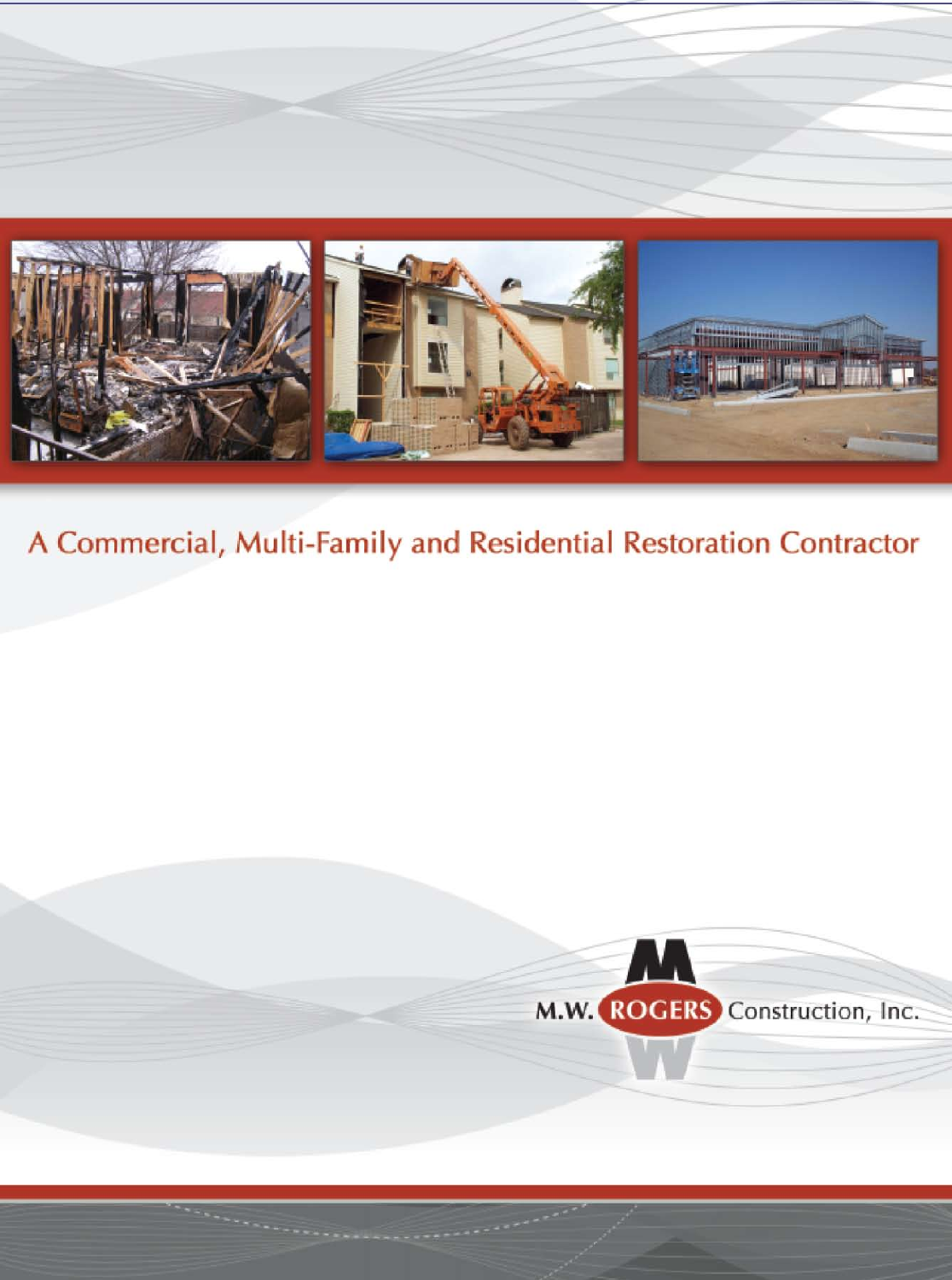# There are times when you need **more**<br>than what the **typical contractor** can offer.

Houston-based M.W. Rogers Construction, Inc. is a full-service general contractor that specializes in building and restoration services for the commercial industry, multi-family communities and residential homes.

With more than a decade of successful experience, we have earned our reputation for responsiveness, excellent service and quality of work.

Our team has developed the experience, the skills and resources to deliver in any circumstance - from the most basic repair to the most complicated renovation to the most challenging of disaster management circumstances.

From beginning to end, M.W. Rogers Construction, Inc. will be your partner, not just your contractor. Our pledge is to keep your home, your business, your safety and your comfort as our top priorities.

#### **Call at Any Hour...**

#### **When Disaster Strikes**

M. W. Rogers Construction, Inc. is your partner in managing your loss and restoring your asset. We will take all necessary measures to prevent additional property loss and we will work to provide a safe environment for those affected, including employees, residents, and neighbors.

From temporary board-up to complete property renovation, our experienced team of professionals is dedicated to restoring the owner's investment to revenue-generating condition as soon as possible. By properly constructing temporary boarding and fencing, M.W. Rogers will seal-off the site to trespassers.

For preservation of the owner's asset, we will correct issues that compromise your investment in a timely manner.

Only quality brand name materials with manufacturer warranties will be used.

#### **We Stand Behind Our Service** M.W. Rogers Construction Inc. extends a

one-year warranty on all projects.



#### **To Preserve Your Asset**

No time is a good time for disaster. But when it strikes, time is of the essence. M.W. Rogers Construction, Inc. will respond to emergency calls 24 hours a day, 7 days a week. Whether the concern is fire, flood, wind or storm, our crews will respond immediately to secure and protect your property. We utilize the latest estimating software which allows us to assist your claims representative and expedite the recovery process. If you are an out of town owner, we keep you up to date on your property through daily progress reports sent via e-mail. Once we have work authorization, we will begin to work tirelessly to make your property whole again.

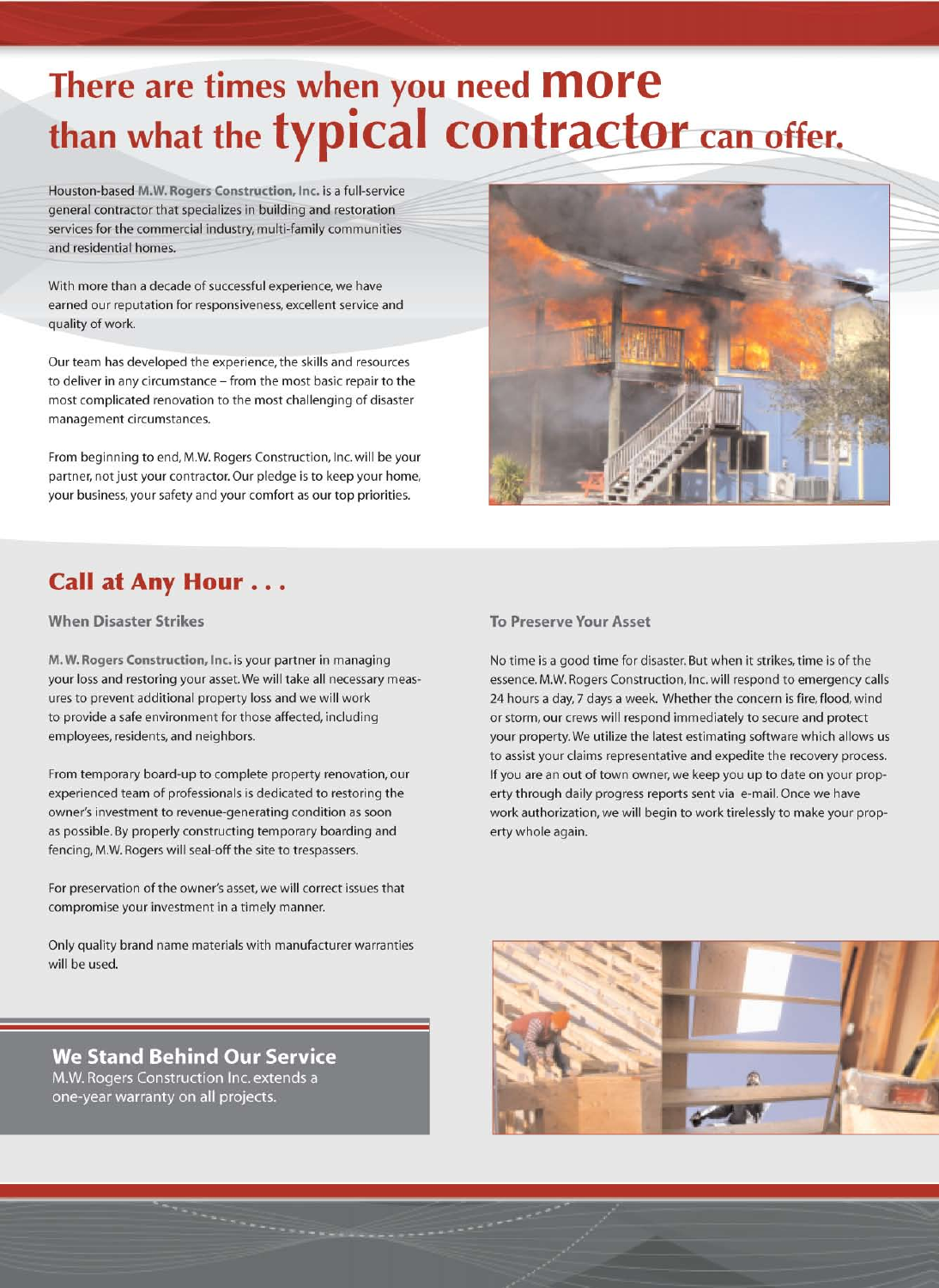#### **We Deliver Peace of Mind**

Working in the major populated areas of Texas: Houston, Dallas, Austin, and San Antonio, we oversee projects, which include:

- New Construction
- Tenant Build-Out
- Insurance Restoration
- Multi-family Restoration

You will find our building professionals honest, highly trained, self-motivated and steadfast in keeping their work ethics at the highest level.

Owner, Michael Rogers, is personally involved in all projects to ensure that quality control protocols are implemented and the client's needs are considered first. We will supervise and coordinate all trades from start to finish. To help you attract prospective clients, M.W. Rogers Construction Inc. will assist in keeping your property in showcase condition at all times so you can stay competitive in your local market.



commitment to excellence allows M.W. Rogers Construction, Inc. to be your blueprint for a successful project.

#### **Due Diligence: Peace of Mind Before You Invest**

If you need an expert opinion on a property investment, M.W. Rogers Construction, Inc. has the knowledge and experience to look out for your interest. We will produce detailed estimates covering all aspects of interior and exterior renovation.







"Our commitment to quality and responsiveness ensures that your project will be on time and on budget." - Michael Rogers, Owner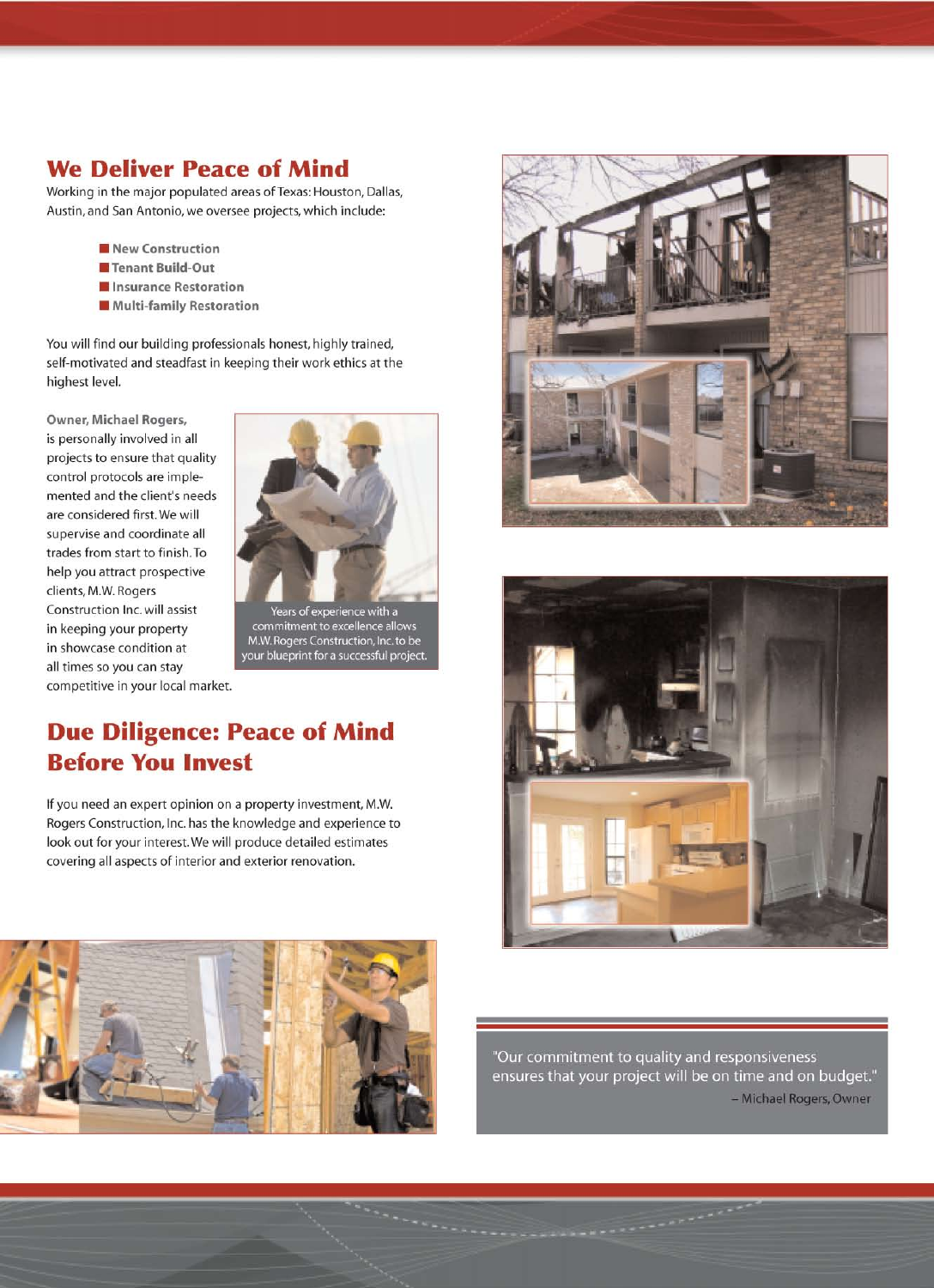

## We are your partners in:



Complete Building & Restoration

## Specialized Construction Management



## Asset Preservation



**Integrity, Experience and Dedication Working for You.**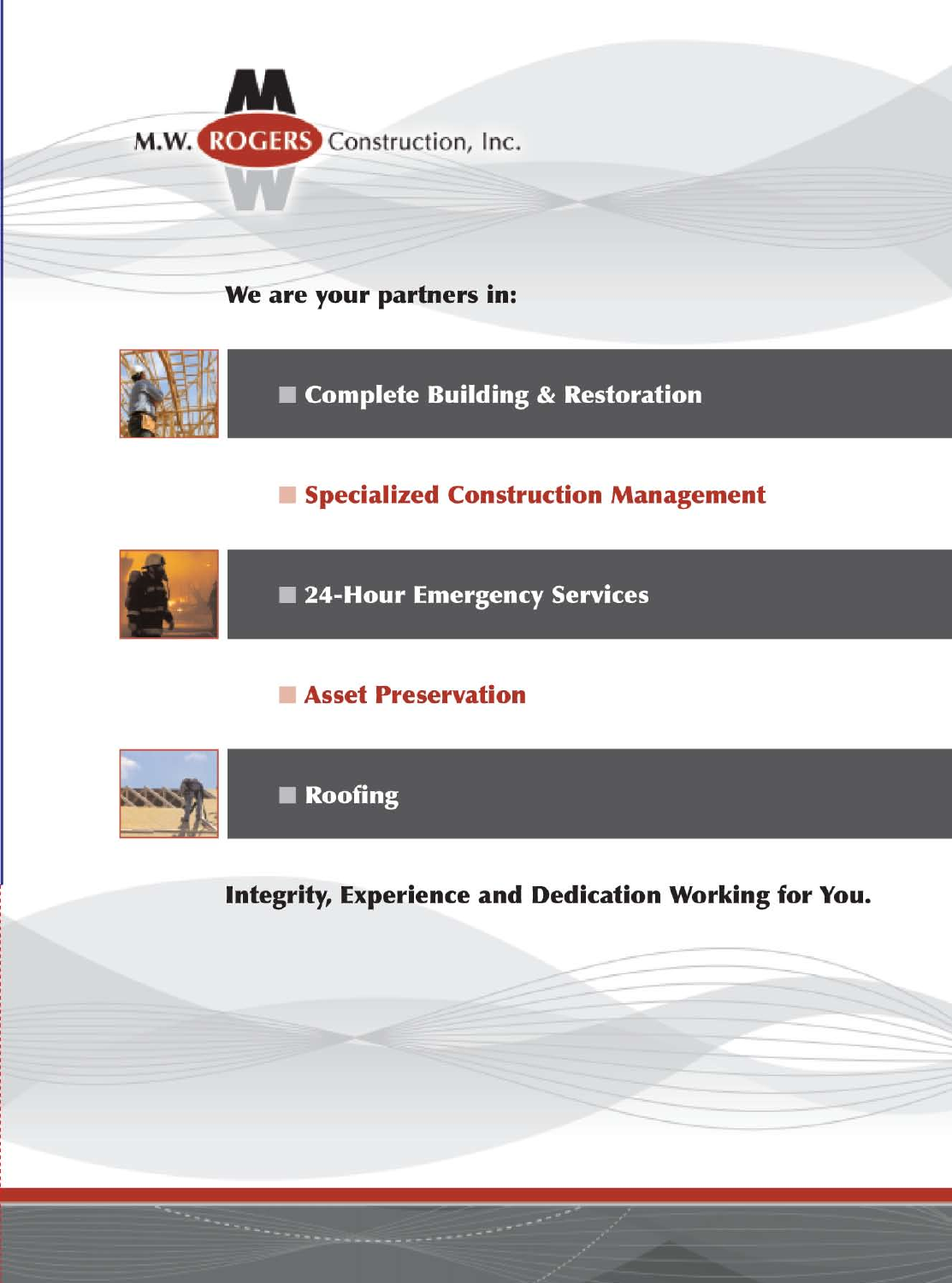



#### Serving Houston · Dallas · Austin · San Antonio

M.W. Rogers Construction, Inc. 7536 Harms Road Houston, Texas 77041 Phone: 713-937-7200 Toll Free: 1-877-MWROGERS (697-6437) Fax: 713-937-7205 www.mwrogers.com info@mwrogers.com

## We are fully insured for your protection.



We are participants in the Compliance Depot Insurance Certification program.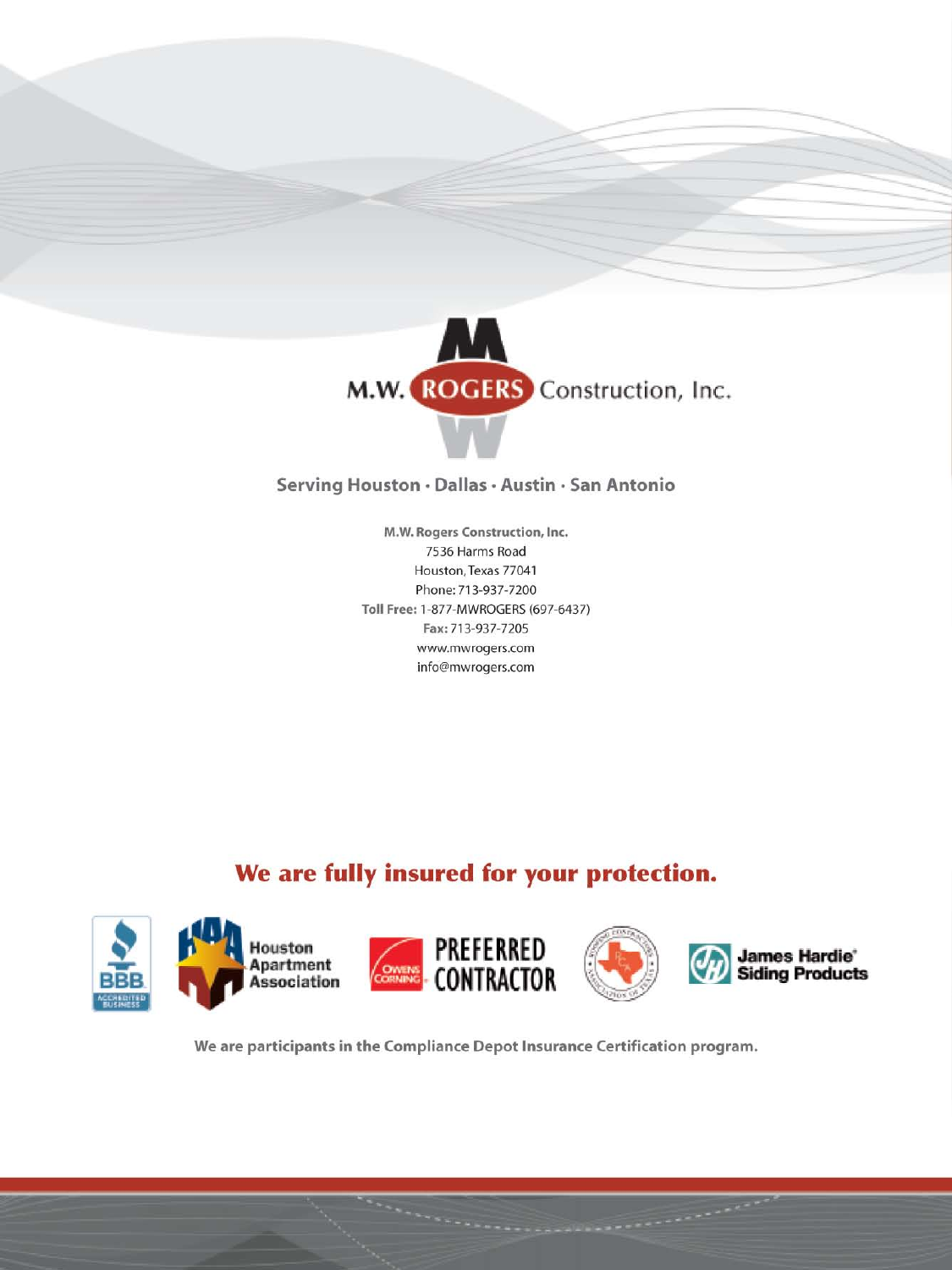# Multi-Family Restoration Services



As a property manager or owner, you will appreciate how **M.W. Rogers Construction, Inc.** focuses on your special needs — from general repairs to rapid emergency response when a disaster strikes. You can feel secure knowing that our skilled, responsive and trustworthy professionals are on call 24 hours a day.

- To attract prospective clients we can help keep your property in showcase condition at all times. Thus enabling you to stay competitive in you local market.
- $\blacksquare$  For existing tenants we will properly address potential liability and comfort issues.
- For preservation of the owners asset, M.W. Rogers Construction, Inc. can inspect your property and provide you with detailed reports focusing on areas of concern and recommendations for improvement.

M.W. Rogers Construction, Inc. will use only quality materials that come with manufacturer warranties.

#### Managing Your Loss

M.W. Rogers Construction, Inc. will take all necessary measures to prevent additional property loss. Capital preservation is our immediate goal. We will submit our initial findings and start immediate dialog with your insurance representative in order to expedite the recovery process. We will compile all of the structural damage information and produce an initial computer generated estimate for repairs. After receiving initial work authorization clean up and demolition will take place. Our team of experienced professionals will carefully manage each trade to completion. Upon completion of project, a final inspection will be done to insure owner satisfaction.

#### For Your Next Capital Project

We are your partners in meeting your day-to-day operational challenges. We can help you with complete interior and exterior renovations. Our services include:

- Roofing & Gutters
- Carpentry & Siding
- Painting (Exterior & Interior)
- Masonry (Brick & Stucco)
- Metal Fabrication (Handrails & Fencing)
- ADA Compliance
- Concrete

#### Emergency Response

Day or night, we will mobilize for rapid response to provide your assistance with:

- Water Extraction
- Dehumidification and Odor Control
- Temporary Boarding and Fencing
- Temporary Roof Cover Up
- Smoke Removal

In today's high-risk business environment, small mistakes have big consequences. The need for a quality, full-service contracting firm you can trust, has become paramount.

#### Occupancy Compliance

When there is a need for adhering to the city's occupancy codes, M.W. Rogers Construction, Inc. will work with on-site management to remedy reported issues.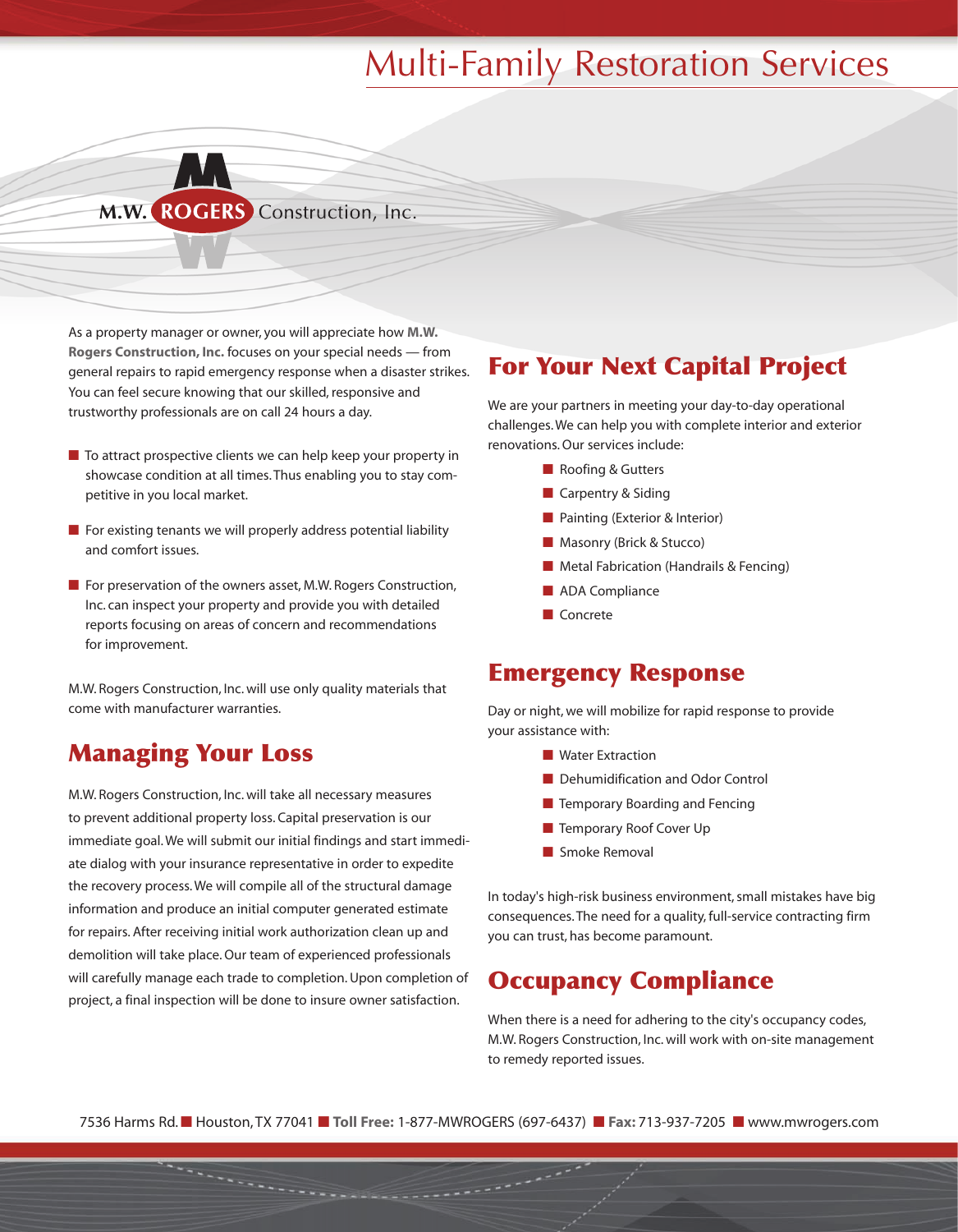# Insurance Restoration Service

#### M.W. ROGERS Construction, Inc.

**M.W. Rogers Construction Inc.** is at your service to keep your property looking its best. We mitigate on-site liabilities. We assist in disaster recovery from fire, flood or wind, to keep your existing tenants secure and comfortable and to preserve your asset.

#### Restoration

We deliver complete disaster restoration services. We can work around the clock when necessary.Our sole focus is to cut losses, protect your property and get it back to whole as soon as possible.

**We can help you with:**

- Temporary board-up and fencing
- Temporary roof cover-up
- Water extraction and flooring removal
- Blower installation for smoke removal
- Dehumidification and odor control
- Computer-generated drawings and estimates
- Comprehensive construction management including supervision and coordination of all trades

#### Safety First

We will take all necessary measures to prevent additional property loss and to assist in providing a secure environment for those affected, including employees, residents and neighbors. By properly constructing temporary boarding and fencing, we will cordon the property to limit access and exposure. With a temporary roof coverup, M.W. Rogers Construction, Inc. can help protect your property from the elements and limit further damage.

#### Documentation for Insurance

M.W. Rogers Construction, Inc. will document our initial findings for you and interface immediately with your insurance adjuster on your behalf. Using state-of-the-art software, we will generate a complete line-item estimate for every aspect of the property's restoration complete with pictures and diagrams.This will speed up the claims approval process, which in turn makes for a quick and easy resolution.

#### We Stand Behind Our Work

M.W. Rogers Construction, Inc.'s work comes with a one-year warranty.